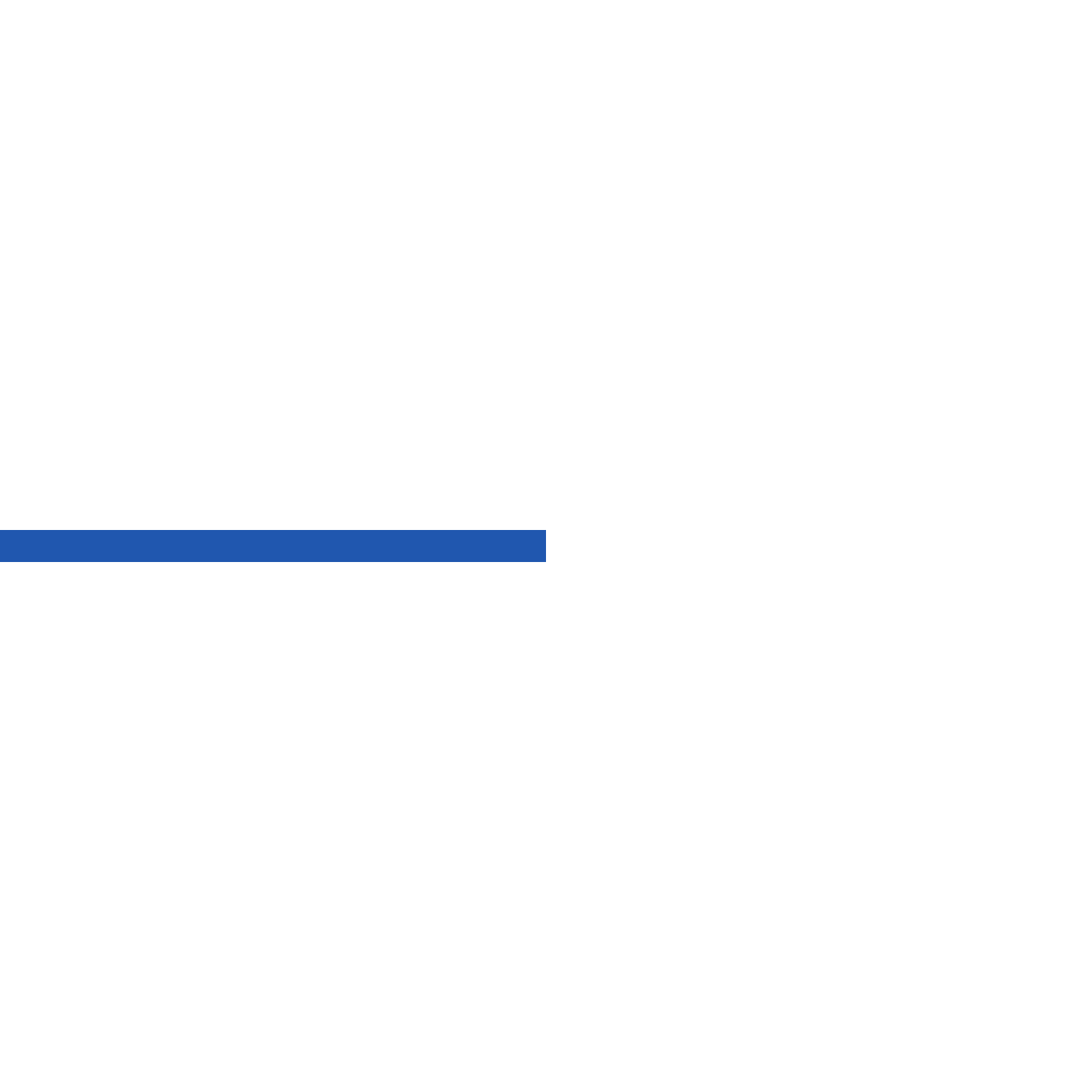## **CHAIRMAN'S REPORT**

As we reflect on 2020, a year filled with challenges, changes, and triumphs, we have a lot for which to be proud. At South Carolina Federal Credit Union, our "people helping people" philosophy was on full display, embodied more deeply and authentically than ever before. South Carolina Federal's leadership team and employees remained steadfast, flexible, and poised to meet members' needs in some of the most unique circumstances that we have seen in our lifetime. I can say with complete confidence that I have never been more proud to be part of South Carolina Federal Credit Union.

As a not-for-profit cooperative, South Carolina Federal Credit Union is overseen by a volunteer Board of Directors that establishes, reviews, and approves policies of the organization. It is my privilege to serve as Chairman this year, with this esteemed board, to help guide our credit union and serve our membership in the midst of a global pandemic.

Despite the circumstances, 2020 was another robust year for the credit union. Continued strong financial performance, coupled with outstanding service, led to impressive accolades from local and national publications, including:

- *Charleston City Paper* Best Financial Institution and Best Mortgage Company
- *Charleston Living* Best Credit Union
- *Forbes* Best In-State Financial Institution winner
- *Lowcountry Parent* Mom's Choice Award: #1 Best Bank/ Credit Union
- *Moultrie News* Readers' Choice: Best Bank/Credit Union (winner) and Best Mortgage Broker (finalist)

These honored distinctions are a testament to the dedication and commitment we have to our members and the communities we serve. Each and every employee of the credit union contributes to its success, and these esteemed recognitions stand in attestation.

This level of member service and community affinity is only attainable with a diverse group of employees who are passionate about what they do and who feel valued and accepted. The credit union's leadership is committed to maintaining its renowned culture and ensuring that all employees have the tools, resources, and accepting environment they need to thrive.

Their efforts were evident and celebrated by the following awards from 2020:

- Eighth time Best Place to Work in South Carolina from the South Carolina Chamber of Commerce; seventh in the state in the large employer category
- Fifth time Best Credit Unions to Work For in the United States by the *Credit Union Journal*; sixth overall and second among credit unions with assets over \$1 billion
- Third time Glassdoor Best Places to Work; 30th in the small and medium business category
- Excellence in Workplace Diversity from the South Carolina Chamber of Commerce
- HR Professional of the Year from the South Carolina Chamber of Commerce, awarded to Leslie Norris, Chief Human Resources Officer

In an effort to maintain both a productive workforce and satisfied membership, we regularly solicit feedback to identify that which we are doing well and areas of opportunity for growth. This is done through a national organization called Member Loyalty Group and a measurement tool called Net Promotor Score® (NPS), which is used to gauge our members' experience and loyalty.

- South Carolina Federal's NPS exceeds all average industry scores and surpasses banking industry scores.
- Member experience scores are higher than the credit union industry benchmark.
- The level of service provided in our contact center and financial centers is recognized as best in class by Member Loyalty Group, yielding better scores than 75% of credit unions in the nation.

It is my pleasure as Chairman to congratulate the South Carolina Federal team on a job very well done in 2020. The passion our employees bring to their jobs every day benefits our peers, members, and communities. Finally, thank you to my fellow board members, supervisory committee members, volunteer advisors, and senior leadership for another year of sound governance.

**RICHARD I. BUCKNER** Chairman, Board of Directors

### **LIFESIMPLIFIED**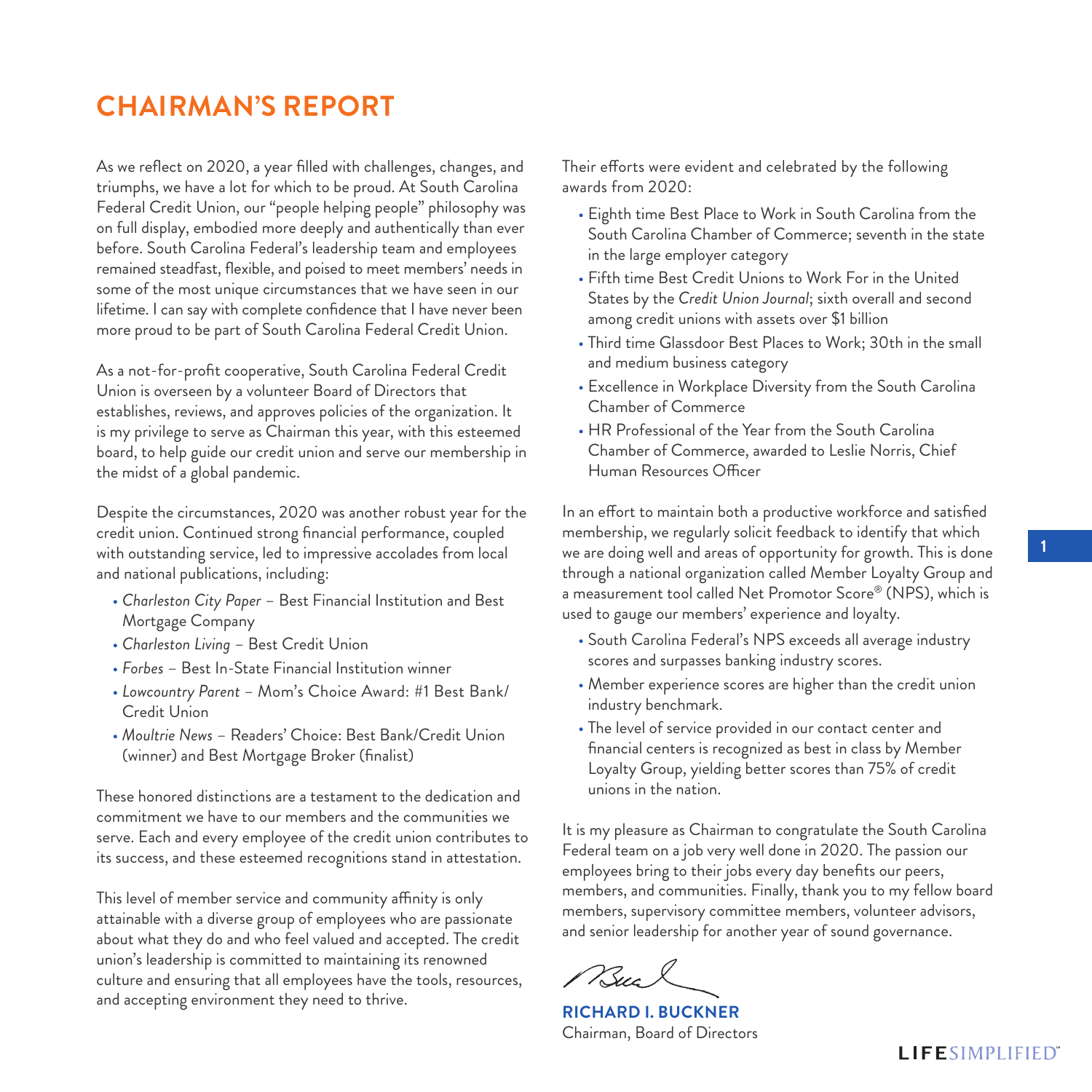### **PRESIDENT'S REPORT**

The year 2020 was unlike any other. As the President and CEO of South Carolina Federal Credit Union, I would like to begin my remarks by acknowledging our members, who have shown patience, agility, and loyalty in the face of extremely difficult circumstances. I would also like to recognize our employees. Our staff worked tirelessly to serve our members and communities this past year, all while doing so from temporary remote work environments and financial centers outfitted with an array of new health and safety protocols. Although we faced a number of significant challenges in 2020, together we navigated the year with resolve, passion, and dedication.

Looking forward to 2021, we are optimistic about what the future holds. Though we will likely feel the impacts of the pandemic for some time, our organization has proven that we can overcome any challenge we face.

Our employees continue to work diligently to ensure members are able to keep more of their hard-earned money in their pockets and take advantage of opportunities in the market. Our financial centers are poised to assist members with their loan and deposit needs, while our Business Services team remains steadfast in their desire to help many small and local businesses flourish. SCF Solutions™, LLC, our Credit Union Service Organization (CUSO), stands at the ready to assist members with their retirement goals and offers a variety of insurance options to protect folks when they need it most.

To continue supporting these efforts, we will:

- Maintain safety and soundness. Our top priority as a financial institution is to maintain safety and soundness. We are confident that we have the right operational structure, leadership, and financial parameters in place to do this effectively.
- **Achieve high levels of member service.** As a credit union, we exist solely to serve our members. We are dedicated to providing best-in-class service while helping members achieve comprehensive financial wellness. We will continue to adhere to strict health protocols so we can serve our communities safely.
- **Pursue strategic growth opportunities.** This year marks our entry into the Greenville market with a targeted focus on mortgages. Building brand and product awareness in this market will be key and will position us for future growth and expansion.
- **Remain a Best Place to Work.** We will continue to focus on boosting employee engagement and maintaining a corporate culture where employees feel included, valued, and accepted. Our diversity, equity, and inclusion efforts will remain a top priority.

Our members have a wide variety of options for meeting their financial needs, and we know that we must continue to provide impeccable service to ensure that South Carolina Federal remains their first choice. I want to offer my sincere thanks to our volunteer leaders and dedicated employees for everything you do to make us a Best Credit Union and a Best Place to Work. And to our member-owners, thank you for your trust, partnership, and investment into your communities.

**SCOTT WOODS, CPA** President and Chief Executive Officer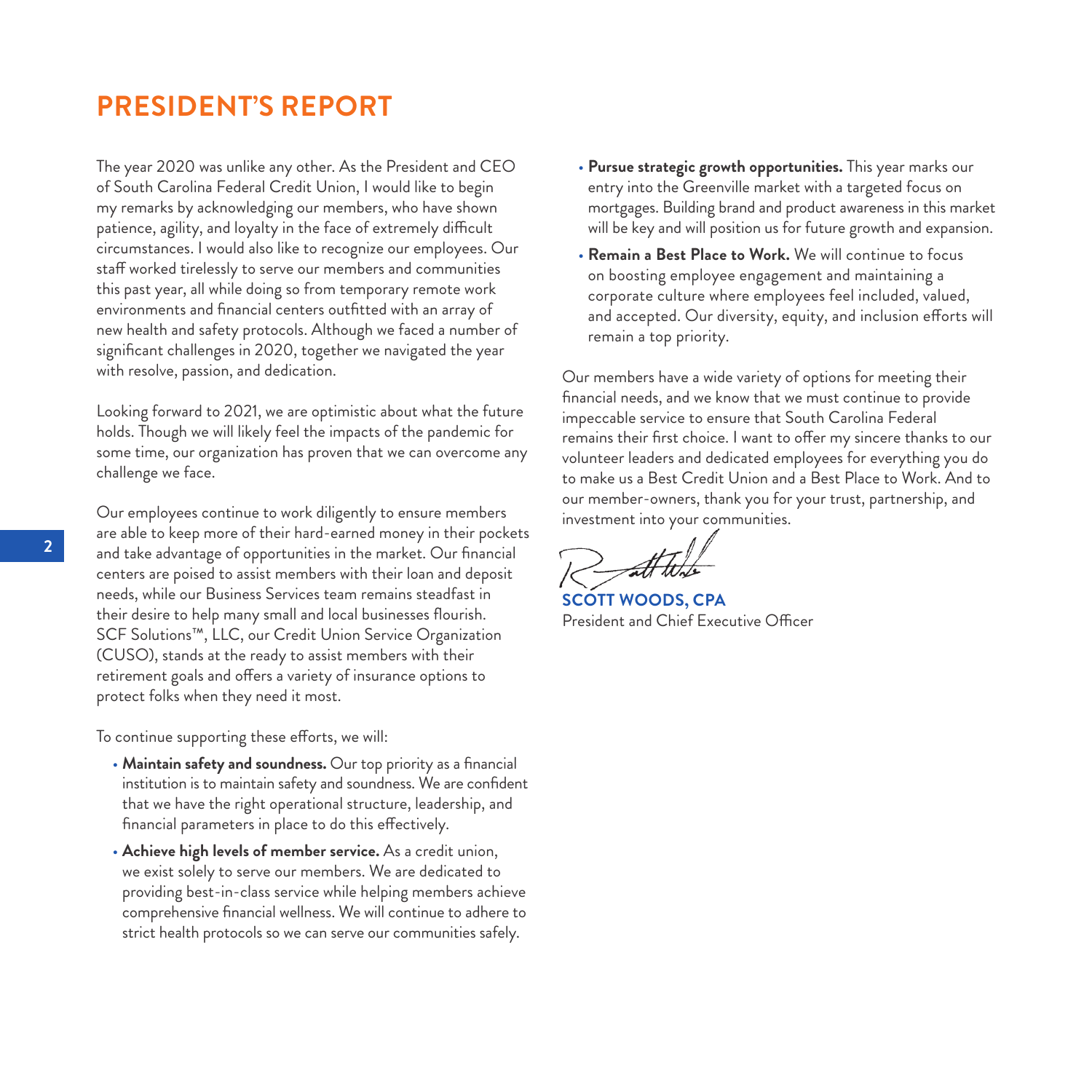# **SUPERVISORY COMMITTEE REPORT**

On behalf of the South Carolina Federal Credit Union Supervisory Committee, I am pleased to present the annual audit report for the year ended December 31, 2020.

By law, credit unions are required to have a Supervisory Committee, which is responsible for the oversight of all financial activities of the credit union, including the assessment of management practices required to safeguard South Carolina Federal's assets. At South Carolina Federal Credit Union, five volunteers, appointed by the credit union board, serve to meet the goals and objectives of the Committee.

Specifically, the Committee must determine the sufficiency of the following:

- **1.** Policies and procedures required to safeguard against errors and omissions and to avoid conflicts of interest
- **2.** The proper execution of policies, plans, and procedures by credit union management
- **3.** Internal controls necessary to ensure the financial soundness and stability of the credit union
- **4.** Financial reports and accounting data prepared in a timely manner which properly reflect operations and results

The Committee utilizes the services of both internal and external audit personnel. The Committee regularly meets with the credit union's Audit Services Department to ensure that the department is performing appropriate operational, compliance, and financial audits.

Additionally, the Committee meets with independent (external) auditors and federal regulatory examiners to review findings and recommendations, which provide reasonable assurances for adequate safeguarding of credit union assets.

In accordance with NCUA regulations, an independent audit is conducted annually of the credit union's financial reporting. The Committee engaged the services of Doeren Mayhew CPAs and Advisors to perform the 2020 Financial Statement Audit. The Committee has reviewed the audit and is pleased to report that the auditors have issued an unmodified opinion of the credit union's 2020 financial statements.

Based upon the Committee's review of internal and independent external audits, reports of examinations by regulators, and the Committee's own observations, the Committee has concluded that South Carolina Federal Credit Union has institutional practices and policies in place that are sufficient to ensure the membership's assets are safeguarded by the credit union.

The volunteer members of the Supervisory Committee are grateful for the opportunity to serve the members of South Carolina Federal Credit Union. We will continue to perform our duties to maintain the trust and confidence the members have placed in us.

Michelle P helley

**MICHELLE KELLEY, ESQ.** Chairman, Supervisory Committee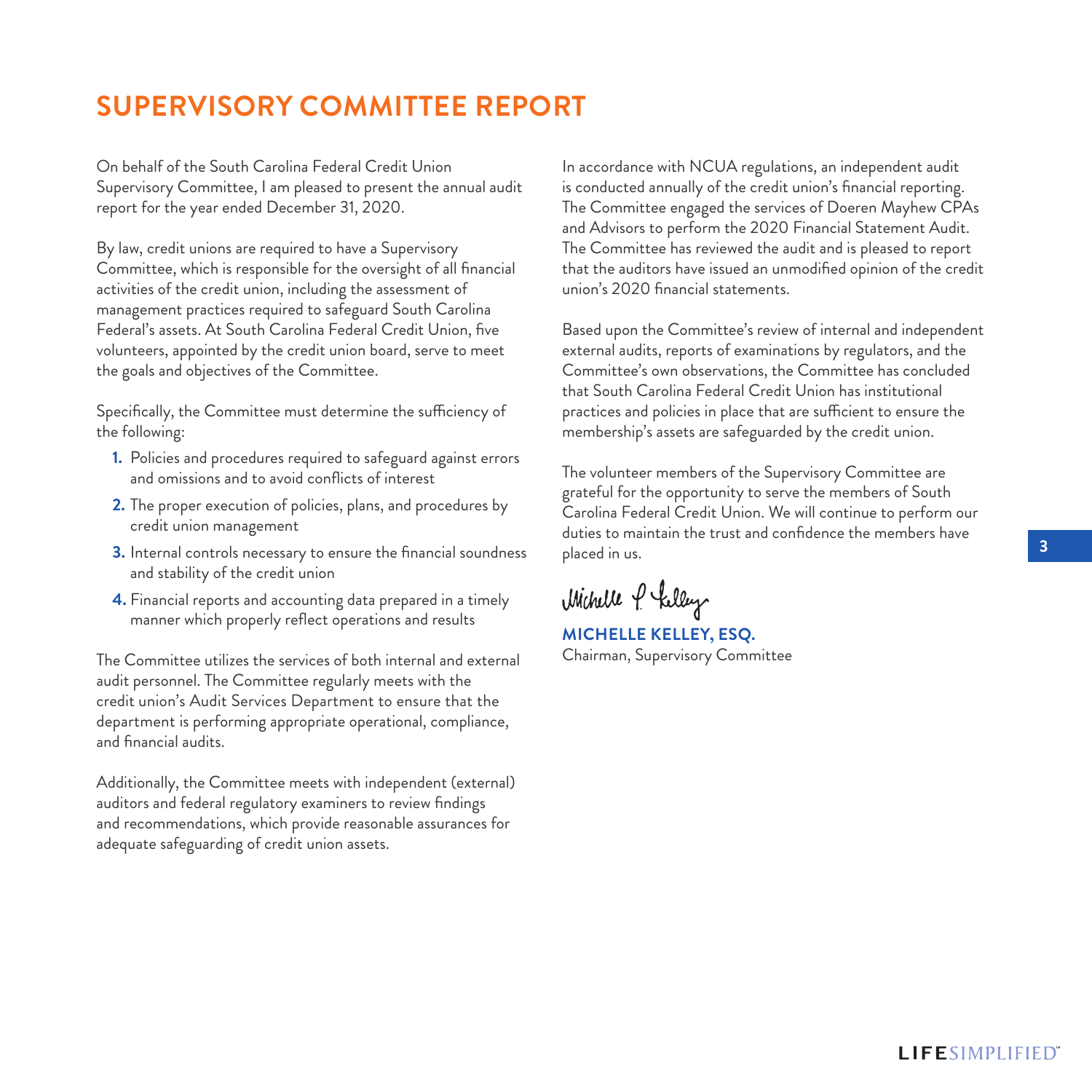## **CONSOLIDATED STATEMENTS OF FINANCIAL CONDITION**

As of December 31, 2020 and 2019

|                                                             | 2020              | 2019              |
|-------------------------------------------------------------|-------------------|-------------------|
| <b>ASSETS</b>                                               |                   |                   |
| Cash and cash equivalents                                   | \$<br>352,707,263 | \$<br>144,668,538 |
| Interest bearing deposits                                   | 9,405,000         |                   |
| Loans held for sale                                         | 7,863,600         |                   |
| Loans to members, net of allowance for loan losses          | 1,578,534,942     | 1,462,774,711     |
| Federal Home Loan Bank (FHLB) stock                         | 8,449,700         | 8,482,100         |
| Accrued interest receivable                                 | 3,537,038         | 3,464,554         |
| Credit union owned life insurance (COLI)                    | 43,666,155        | 42,463,474        |
| Split-dollar life insurance (SDLI)                          | 46,933,372        | 49,171,661        |
| Prepaid and other assets                                    | 24,805,330        | 19,777,575        |
| Property and equipment, net                                 | 87,178,970        | 81,638,270        |
| Goodwill                                                    | 5,834,872         | 5,993,107         |
| National Credit Union Share Insurance Fund (NCUSIF) deposit | 15,367,454        | 13,106,748        |
| <b>TOTAL ASSETS</b>                                         | \$2,184,283,696   | \$1,831,540,738   |

| <b>LIABILITIES AND MEMBERS' EQUITY</b>       |                 |                     |
|----------------------------------------------|-----------------|---------------------|
| Liabilities:                                 |                 |                     |
| Members' shares and savings accounts         | \$1,767,971,578 | 1,436,011,536<br>S. |
| Borrowed funds                               | 158,600,446     | 161,073,661         |
| Accrued expenses and other liabilities       | 26,285,046      | 21,838,652          |
| <b>Total liabilities</b>                     | 1,952,857,070   | 1,618,923,849       |
| Commitments and contingent liabilities       |                 |                     |
| Members' equity:                             |                 |                     |
| Regular reserve                              | 16,159,488      | 16,159,488          |
| Undivided earnings                           | 205,696,899     | 193,678,319         |
| Equity acquired through merger               | 9,570,239       | 2,779,082           |
| Total members' equity                        | 231,426,626     | 212,616,889         |
| <b>TOTAL LIABILITIES AND MEMBERS' EQUITY</b> | \$2,184,283,696 | \$1,831,540,738     |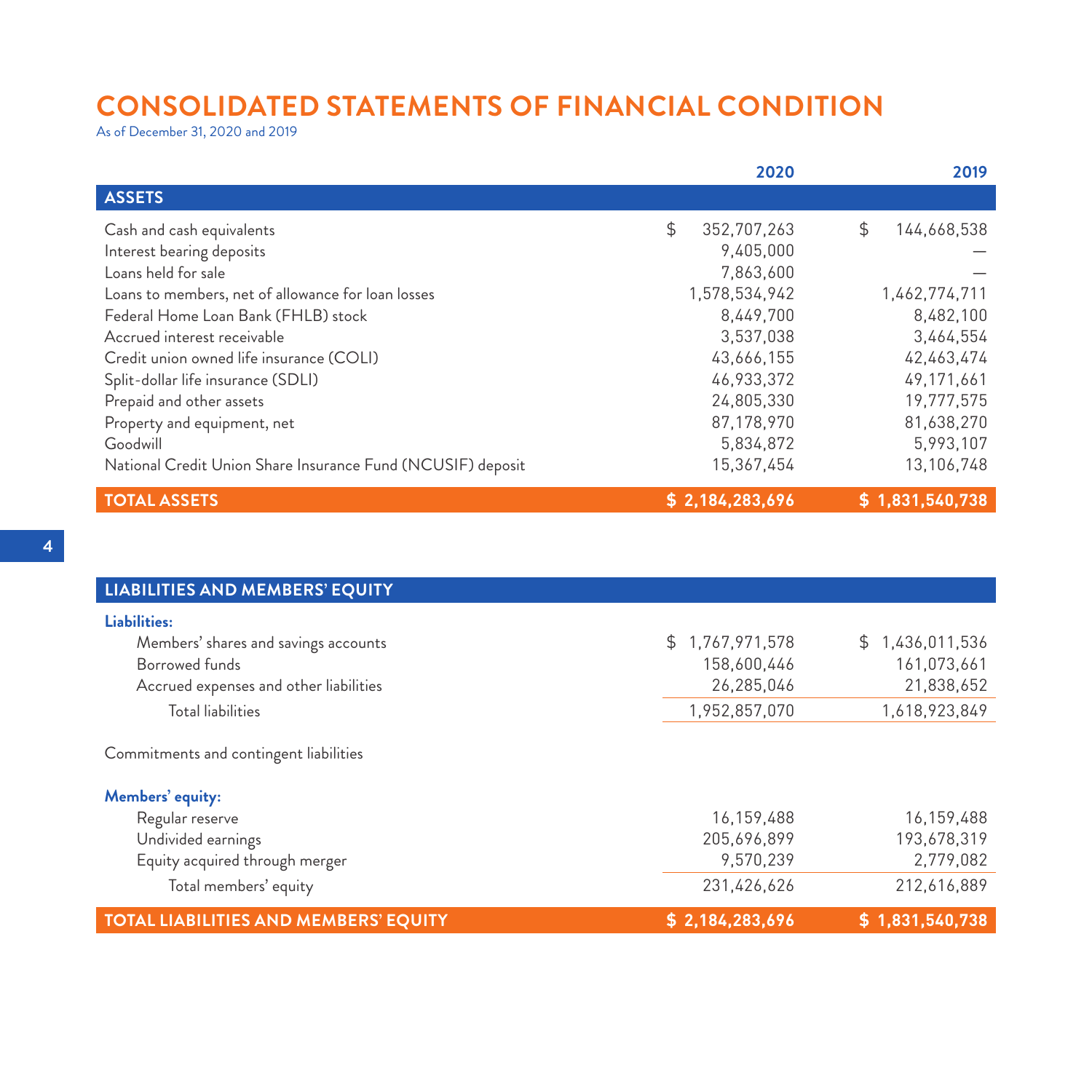# **CONSOLIDATED STATEMENTS OF INCOME**

Years ended December 31, 2020 and 2019

|                                                                                                                                                                                               | 2020                                                                                                    |               | 2019                                                                                                    |
|-----------------------------------------------------------------------------------------------------------------------------------------------------------------------------------------------|---------------------------------------------------------------------------------------------------------|---------------|---------------------------------------------------------------------------------------------------------|
| <b>INTEREST INCOME</b>                                                                                                                                                                        |                                                                                                         |               |                                                                                                         |
| Loans to members<br>Investments<br>Total interest income                                                                                                                                      | \$<br>63,488,446<br>1,056,267<br>64,544,713                                                             | $\frac{1}{2}$ | 62,448,911<br>3,224,426<br>65,673,337                                                                   |
| <b>INTEREST EXPENSE</b>                                                                                                                                                                       |                                                                                                         |               |                                                                                                         |
| Members' shares and savings accounts<br><b>Borrowed</b> funds<br>Total interest expense                                                                                                       | 4,324,831<br>3,684,127<br>8,008,958                                                                     |               | 5,177,890<br>4,395,505<br>9,573,395                                                                     |
| Net interest income                                                                                                                                                                           | 56,535,755                                                                                              |               | 56,099,942                                                                                              |
| Provision for loan losses<br>Net interest income after provision for loan losses                                                                                                              | 4,164,818<br>52,370,937                                                                                 |               | 2,480,000<br>53,619,942                                                                                 |
| <b>NON-INTEREST INCOME</b>                                                                                                                                                                    |                                                                                                         |               |                                                                                                         |
| Fees and service charges<br>Interchange income<br>Gain on sale of mortgage loans<br>Other income<br>Insurance income<br>COLI and SDLI income<br>Total non-interest income                     | 20,367,799<br>14,010,192<br>6,979,645<br>4,390,365<br>2,330,864<br>1,952,865<br>50,031,730              |               | 18,293,576<br>13,395,201<br>997,385<br>3,758,854<br>2,571,298<br>2,133,522<br>41,149,836                |
| <b>NON-INTEREST EXPENSE</b>                                                                                                                                                                   |                                                                                                         |               |                                                                                                         |
| Compensation and benefits<br>Office operations<br>Office occupancy<br>Loan servicing<br>Other expense<br>Professional and outside services<br>Advertising costs<br>Total non-interest expense | 48,334,413<br>22,750,433<br>6,649,083<br>4,039,962<br>4,016,091<br>3,259,172<br>1,334,933<br>90,384,087 |               | 44,913,397<br>20,866,168<br>6,001,453<br>2,154,813<br>3,744,642<br>2,917,122<br>2,250,412<br>82,848,007 |
| <b>NET INCOME</b>                                                                                                                                                                             | \$<br>12,018,580                                                                                        | \$            | 11,921,771                                                                                              |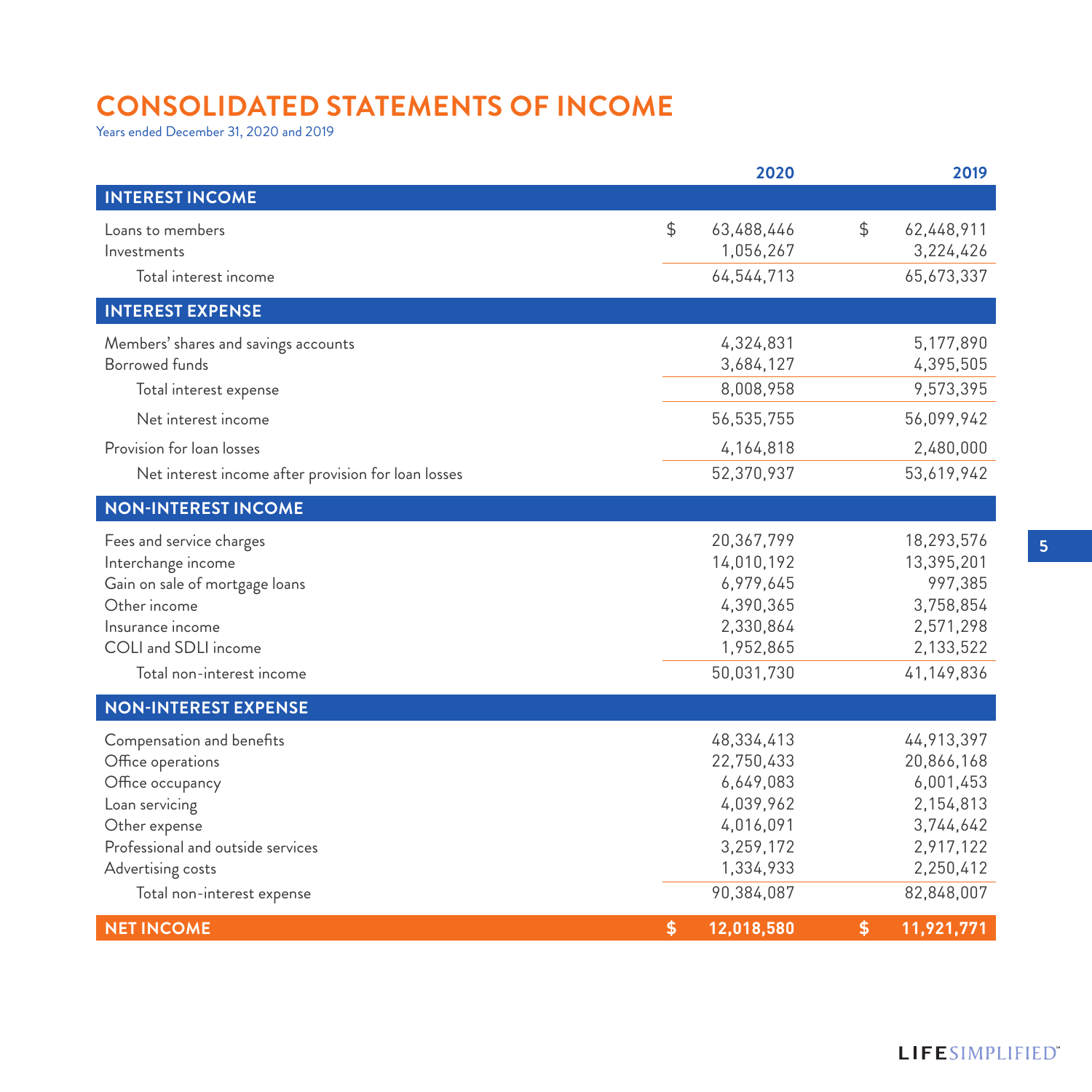### **ANNUAL MEETING MINUTES**

#### **MONDAY, AUGUST 24, 2020 2:00 P.M.**

### **ATTENDEES (By Phone/Zoom)**

### **BOARD OF DIRECTORS:**

**Richard I. Buckner**, Chairman **J. Ralph Cathey**, Vice Chairman **Joseph E. Bolchoz, Jr.**, Secretary **Mary L. Whited, CPA**, Treasurer **COL Kelvin L. Brown**, Member **BG J. Emory Mace (Ret.)**, Member **George H. Shaver**, Member

#### **SUPERVISORY COMMITTEE:**

**CAPT R. Patrick Flynn, Esq.**, Chairman **Michelle P. Kelley, Esq.**, Vice Chairman **Matthew Alexander**, Secretary **Joseph S. Daning**, Member **Joseph E. Bolchoz, Jr.**, Board Liaison

#### **VOLUNTEER ADVISORS:**

**Robert E. Bendetti, Jr., CPA LTC Robert Spafford**

#### **MANAGEMENT:**

**Scott Woods, CPA**, President/CEO **Dr. Troy Hall**, Chief Strategy Officer **Joe Grech, CPA**, CFO, Finance **Trey Gantt**, COO **Leslie Norris**, SVP, HR and Development **Brad Williams**, CTO, Information Technology **David Dulaney**, SVP, Lending Services **Kevin Kosco**, SVP, Retail Sales and Service **Margaret Miller**, Consulting SVP, Audit Services **Nikki Thompson**, SVP, Audit Services **Bonnie Ciuffo**, President, SCF Solutions™, LLC **Beth Jaskiewicz**, Executive Director, SC Federal Credit Union Foundation

#### **TRANSCRIBING:**

**Natalie Geiger**, Executive Administrator to the CEO

### **SOUTH CAROLINA FEDERAL CREDIT UNION 2020 ANNUAL MEMBERSHIP MEETING**

South Carolina Federal Credit Union held its 84th Annual Membership Meeting on August 24, 2020, via Zoom due to the Coronavirus and concerns for the safety and well-being of our employees, volunteers, and membership. Mr. Richard Buckner, Board Chairman, called the meeting to order at 2:00 p.m. In light of the virtual format, and in lieu of the Pledge of Allegiance and Invocation, Mr. Buckner instead sought Divine guidance and blessings on this organization and this meeting, and affirmed the credit union's commitment of loyalty and patriotism to the United States of America.

Mr. Woods reviewed several administrative protocols in advance of the virtual meeting to prevent confusion and disruptions and provide guidance to members new to participating in this meeting format.

Mr. Buckner asked if a quorum of the membership was present. Mr. Bolchoz confirmed a quorum was present, and with that, Mr. Buckner declared the 2020 Annual Membership Meeting officially in session. Mr. Buckner introduced himself as the Chairman and subsequently introduced all members of the Board of Directors, Supervisory Committee, Volunteer Advisors, and the President and CEO.

Mr. Buckner requested a motion to approve the minutes of the annual membership meeting held April 22, 2019. Mr. Shaver moved for approval of the minutes, and Gen. Mace seconded. Mr. Buckner asked all in favor to say "aye." All board members said "aye," and with that, the minutes were declared approved.

Mr. Buckner then invited Ms. Whited to provide the **Treasurer's Report** and share the 2019 year-end figures with the membership:

- **Dividends Paid to Members** South Carolina Federal paid \$5.2 million in dividends to members in 2019, compared to \$2.8 million in 2018. This was an 85% increase, which resulted from higher rates and deposit balances.
- **Deposit and Loan Growth** Deposits increased by 5.8%, while loans increased by 2.2%.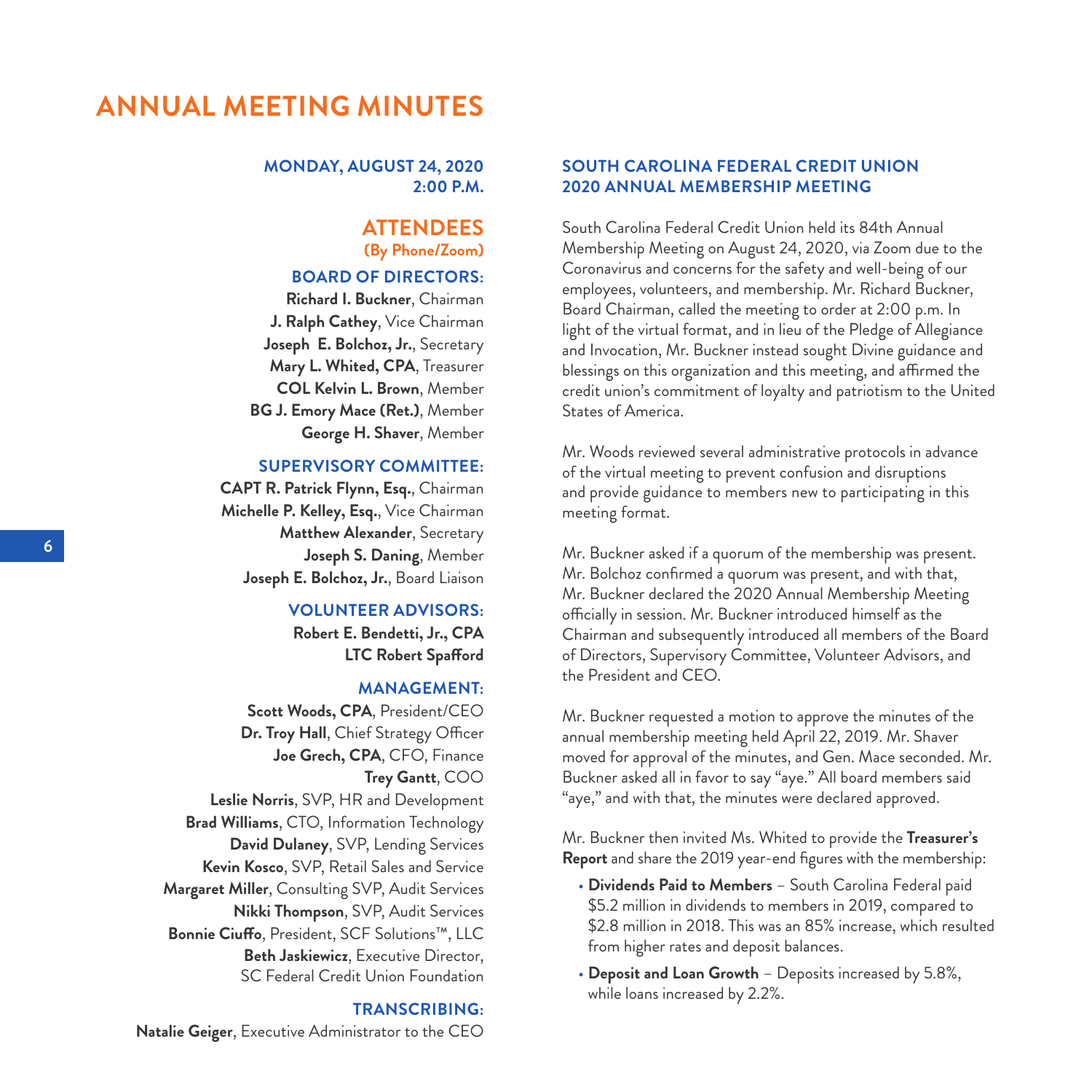## **ANNUAL MEETING MINUTES** (continued)

- **Asset Growth** Assets are all tangible property or rights such as loans, investments, cash, and receivables owned by the credit union. Assets increased by 1.7%, or \$30 million, and ended 2019 with \$1.83 billion in assets.
- **Delinquency** Delinquency represents the percentage of borrowers who are late paying back their loans. Our delinquency increased from .26% at year-end 2018 to .34% in 2019.
- **Net Worth** Net Worth, also known as members' equity, represents accumulated earnings of the credit union that are set aside to guarantee the safety and security of member deposits. Net Worth is measured as a percent of total assets. Net Worth increased from 10.98% at year-end 2018 to 11.60% at year-end 2019, which is a very strong number, well within federal regulations, and within the capital plan established by the Board to ensure the safety of member deposits.

This concluded the Treasurer's Report, and the floor was returned to the board chairman.

Mr. Buckner thanked Ms. Whited for the Treasurer's Report and turned the floor over to CAPT Flynn for the **Supervisory Committee Report**. CAPT Flynn referred to page 3 of the 2019 Annual Report for the formal Supervisory Committee Report. As stated in the 2019 Annual Report, the Supervisory Committee engaged the services of Doeren Mayhew CPAs and Advisors to perform the 2019 Financial Statement Audit for South Carolina Federal Credit Union. The Committee reviewed the Audit Report by Doeren Mayhew and confirmed that the auditors issued an unmodified opinion of the credit union's 2019 financial statements. Based on the Committee's review of the internal and independent external audits, reports of examinations by regulators, and the Committee's own observations, the Committee concluded that South Carolina Federal Credit Union has sufficient institutional practices and policies in place to ensure that the members' assets are safeguarded by the credit union. On behalf of the volunteer members of the Supervisory Committee, CAPT Flynn conveyed appreciation for the opportunity to serve the members of South Carolina Federal credit union. This concluded the report of the Supervisory Committee, and the floor was returned to the board chairman.

Mr. Buckner thanked CAPT Flynn for his report and asked if there was any unfinished business, but there was none. Mr. Buckner asked if there was any new business. Hearing none, he turned the floor over to Mr. Woods to recognize the South Carolina Federal Credit Union Foundation charities. The Foundation was established in 2013 with the mission to support charitable and educational efforts related to basic human needs, through contributions and volunteerism, for the betterment of the communities served by South Carolina Federal Credit Union. As of the end of 2019, we had donated over \$1.4 million to help people in need throughout the communities we serve. The following list contains the non-profit charities supported by the Foundation: Alzheimer's Association, American Red Cross (Lowcountry Chapter), Charleston Animal Society, Lowcountry Food Bank, Lowcountry Orphan Relief, MUSC Children's Hospital and Palmetto Health Children's Hospital, Trident United Way, United Way of the Midlands and Georgetown County United Way, and Water Mission. Employees pledged \$87,611.31 to external charities, as well as \$18,548.71 to our Employee Relief Fund. The credit union pledged \$50,000 as its corporate match for a grand total of \$156,160.02. This concluded the President's Report, so Mr. Woods returned the floor to the board chairman.

Mr. Buckner asked if there was any additional new business. Hearing none, he turned the floor over to Mr. Cathey for the **Nominating Committee Report** and election results. At the end of 2019, three positions on the Board were open for renewal. An announcement was placed in the September 2019 issue of our InBalance member newsletter; however, no nominations were received from the membership. Based on the individuals' qualifications, their commitment to service to South Carolina Federal Credit Union, and in accordance with Article 6, Section 3 of the credit union bylaws, the Nominating Committee recommended **Brigadier General J. Emory Mace (Ret.)**, **George H. Shaver**, and **Joseph E. Bolchoz, Jr.** to serve on the Board of Directors each for a three-year term to expire in April 2023. Therefore, in accordance with Article 5, Section 1 of the credit union bylaws, Brigadier General J. Emory Mace (Ret.), George H. Shaver, and Joseph E. Bolchoz, Jr., were elected by acclamation to the Board of Directors of South Carolina Federal. This concluded the report, and the floor was returned to the board chairman.

### **LIFESIMPLIFIED**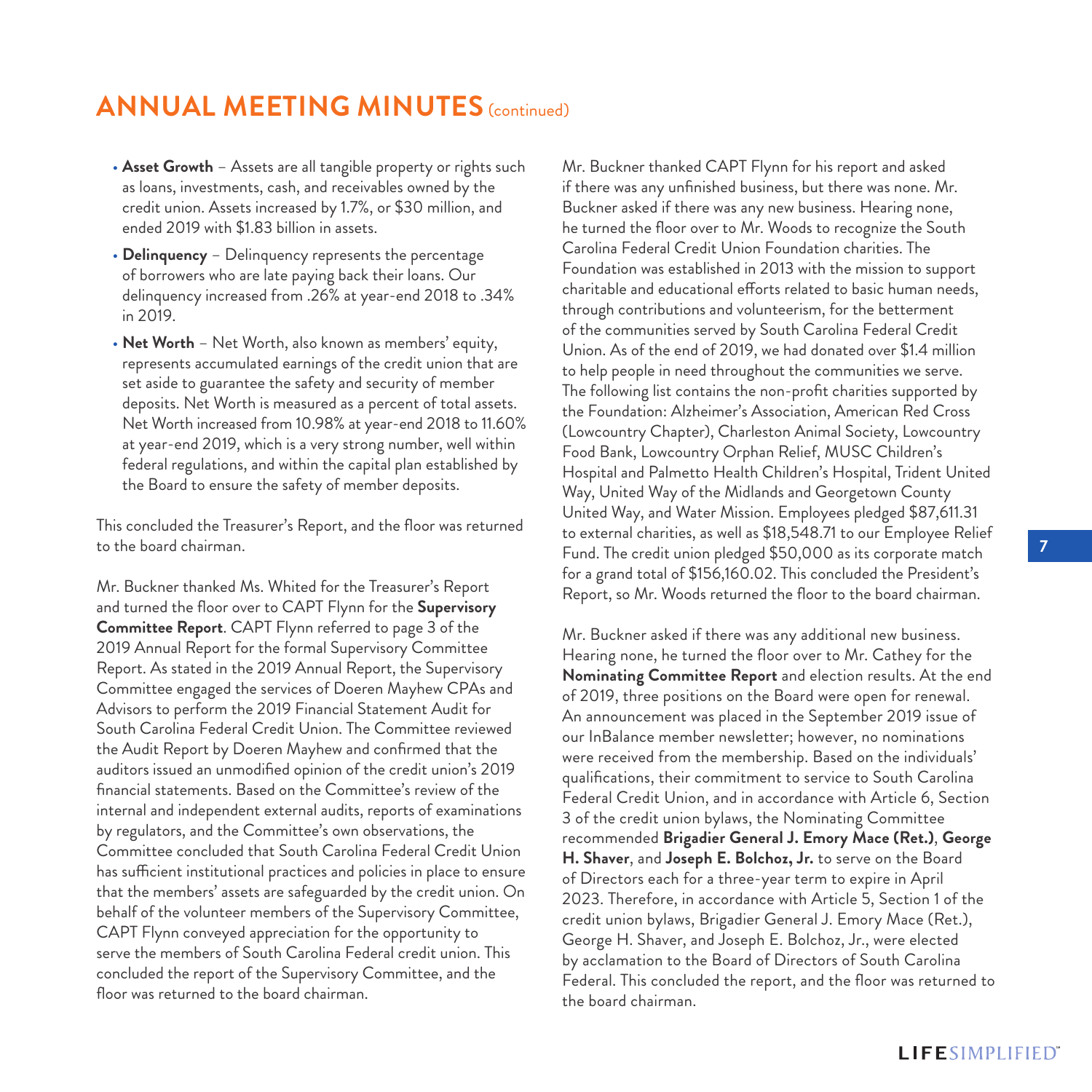## **ANNUAL MEETING MINUTES** (continued)

Mr. Buckner thanked Mr. Cathey and the members of the Nominating Committee, then reintroduced President and CEO Scott Woods for the President's Report.

Mr. Woods said he believed this was the first time in South Carolina Federal's 84-year history that we have not met in person for an annual meeting. He extended appreciation to each attendee for taking the time to participate in this virtual meeting to help keep everyone as safe and healthy as possible.

While so much has changed since 2019, the year was one of growth for the credit union. Through a series of events, we were able to expand in the communities we serve, while helping some other credit unions get a fresh start. In 2019, we added Spartan Federal Credit Union to our membership, bringing South Carolina Federal to the upstate. The Greenville/Spartanburg market is a strong addition to our financial center network as it is a leader in the state's economic engine. We also increased our footprint in the Columbia area with the addition of our new Sunset Boulevard financial center in Lexington. Finally, we continued to develop the newer market of Florence by initiating a merger with Health Facilities Federal Credit Union, which was completed in March 2020.

Through an increase in membership and access for people to financial services, we were able to drive down the cost for all and increase our ability to lend and provide deposit options at healthy and competitive rates throughout all our markets. The satisfaction of the members was reflected in our key metrics for 2019 as we surpassed our goals for loan growth, checking accounts, credit cards, and utilization of our insurance products. Additionally, our Bank at Work team brought 37 new company relationships to the credit union from across the state. SCF Solutions™, LLC, our wholly-owned service company, helped members meet retirement goals and provided a variety of insurance coverage options.

In 2019, the assets of South Carolina Federal grew to over \$1.8 billion. We paid \$5.2 million dollars in dividends to members, as stated, and were able to increase our net worth by over 7% year-over-year, all of which makes for a very sound financial

institution. We could not do this without having the highest quality of employees who take the time to make an extra phone call to ensure our member has all the tools they need to make wise financial decisions, or provide financial literacy classes in classroom settings.

While a global pandemic may have changed the way we do business in 2020, it did not change our commitment to providing excellent member service and maintaining the safety and soundness of the credit union. In spite of the trials we have faced in 2020, we have positioned ourselves for success, yet we have seen unprecedented loan growth and member satisfaction.

Mr. Woods thanked those who have contributed to the many successes of South Carolina Federal Credit Union—the credit union staff, our Board of Directors, the Supervisory Committee, our Volunteer Advisors, and our members—for supporting and sustaining their credit union. While no questions were received from the members in advance of today's meeting, Mr. Woods encouraged anyone with questions to reach out to the credit union for answers.

Mr. Buckner stated the **Chairman's Report** could be found on page 1 of the 2019 Annual Report, which today's meeting attendees received by email. (This Report may also be found on scfederal.org.) The mission of the credit union is to provide convenient and competitive financial services that exceed our members' expectations. In 2019, South Carolina Federal won *Charleston City Paper*'s "Best Financial Institution" and "Best Mortgage Company." Additionally, we were named "Best Financial Institution" by *Lowcountry Parent* magazine and the *Post and Courier*. We also received the *Summerville Journal Scene*'s "Readers' Choice" Award. The credit union's Net Promoter Score® (NPS), which is a measurement of member satisfaction, remained strong, indicating members are consistently pleased with the level of service they receive from the credit union. These awards, combined with our NPS demonstrate that South Carolina Federal is fulfilling its mission of exceeding members' expectations.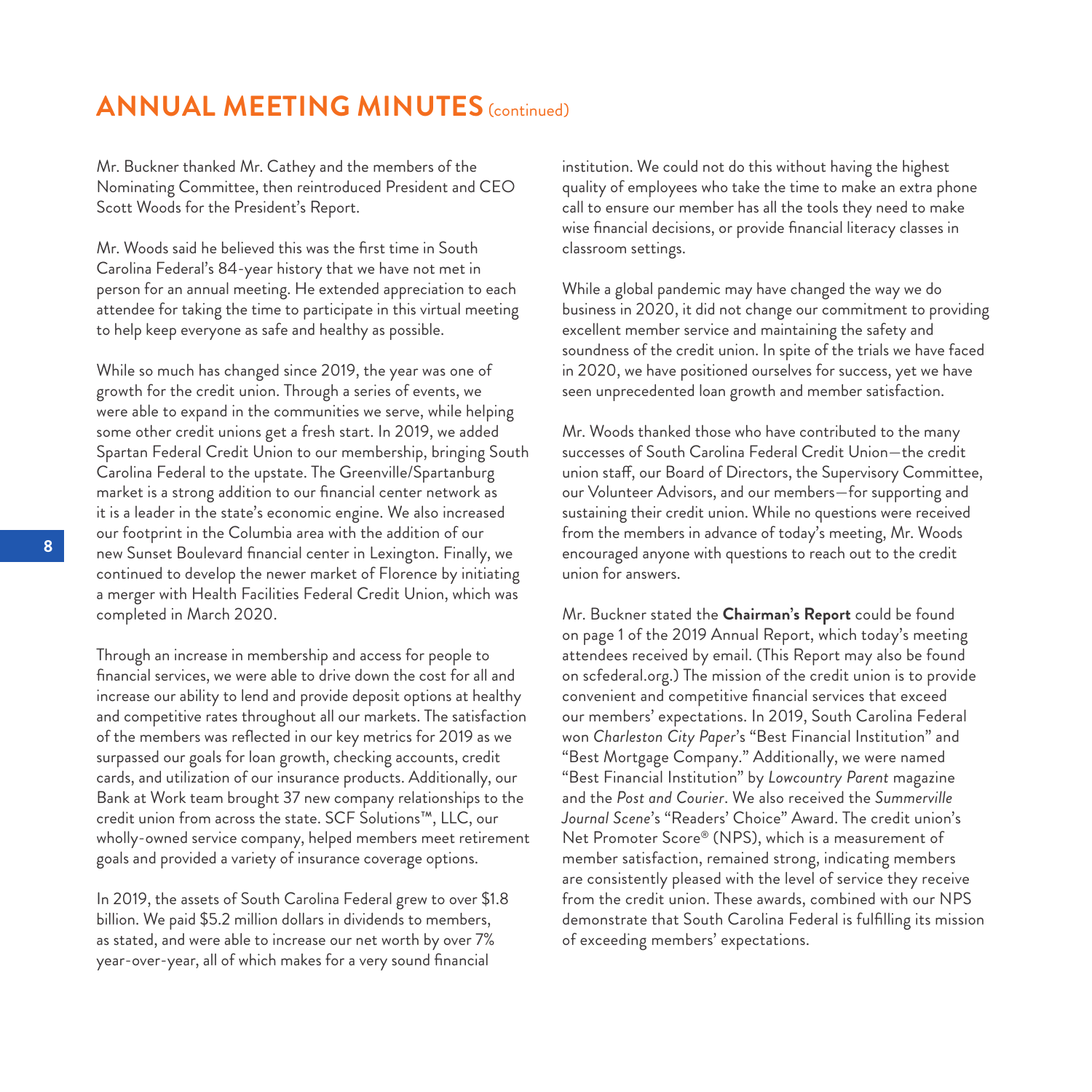## **ANNUAL MEETING MINUTES** (continued)

South Carolina Federal Credit Union also believes in the credit union philosophy of people helping people. To assist members of the communities we serve, we awarded \$50,000 in scholarships to students through our annual scholarship program. Finally, we believe in providing an excellent work environment by connecting remarkable people with exceptional opportunities and encouraging employees to bring passion to their work. This mindset earned South Carolina Federal the 2019 "Best Places to Work" and "Best CEO" awards from Glassdoor. We were also named one of the "Best Places to Work in South Carolina" by the South Carolina Chamber of Commerce and one of the "Best Credit Unions to Work For" by the *Credit Union Journal* .

Mr. Buckner thanked his fellow board members, supervisory committee members, volunteer advisors, the management of South Carolina Federal, the hard working and dedicated staff, and our diverse membership.

There being no further business to discuss, Mr. Buckner requested a motion to adjourn the meeting. COL Brown moved that the meeting be adjourned, and Mr. Bolchoz seconded. With that, Mr. Buckner declared the meeting adjourned at 2:18 p.m.

Respectfully submitted,

Joseph E Bolhoy Jr

**JOSEPH E. BOLCHOZ, JR. RICHARD I. BUCKNER** Secretary, Board of Directors Chairman, Board of Directors

Buc

**9**